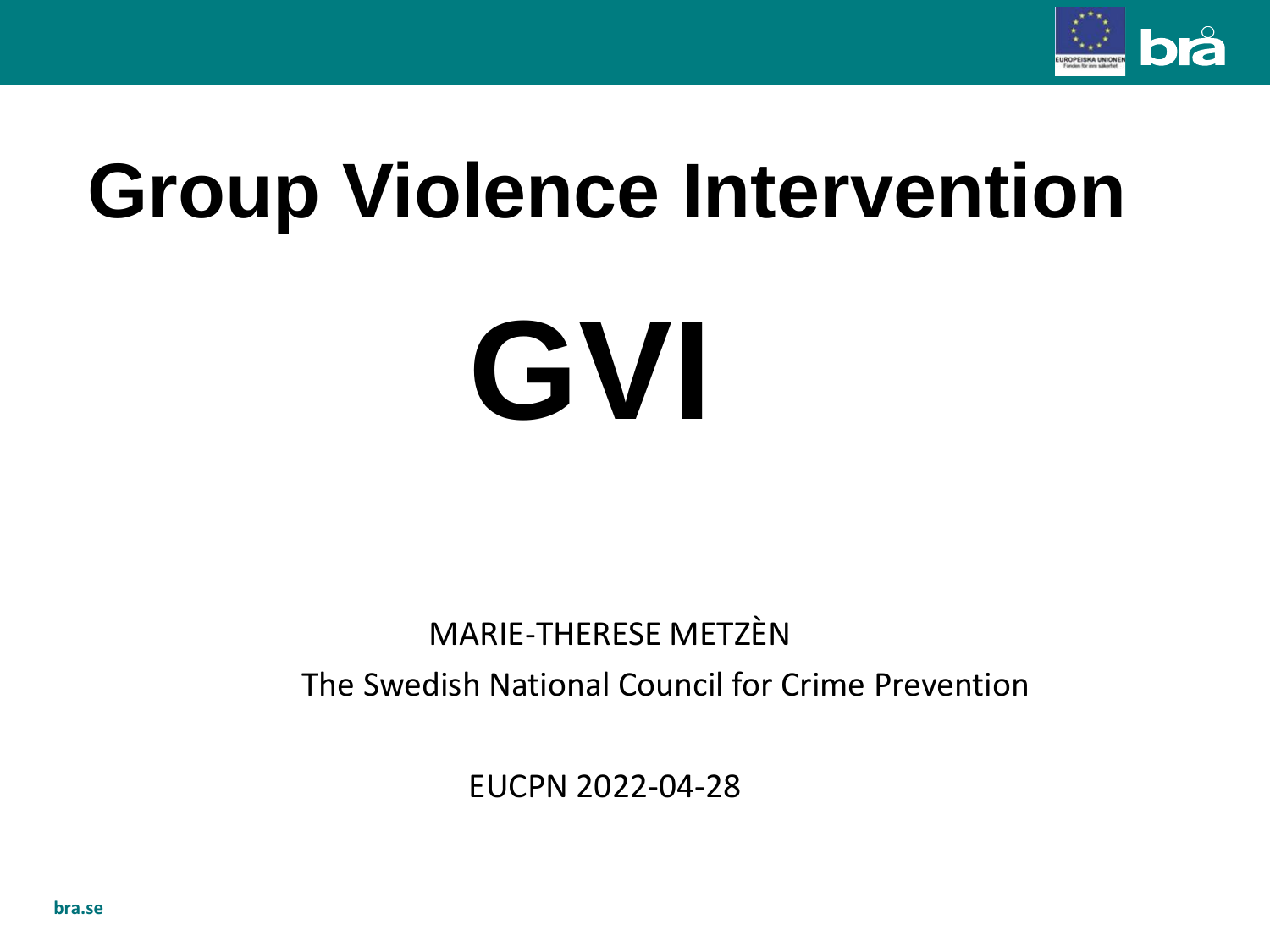

## Agenda

- What is GVI?
- GVI to Sweden
- Sluta Skjut
- Government assignement
- Expanding

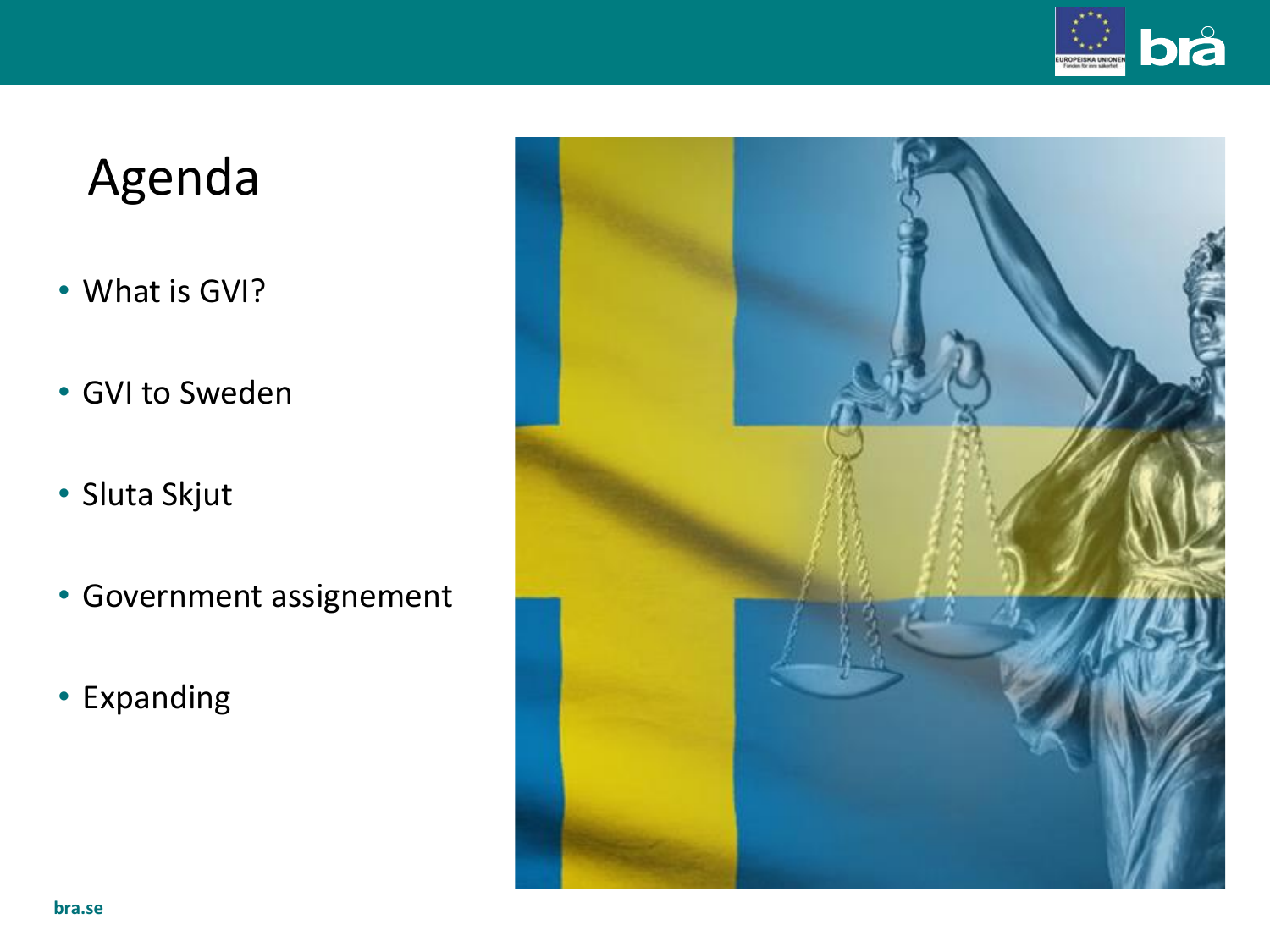

## The GVI Framework

GVI facilitates direct, sustained engagement with the small number of group involved individuals through a partnership of community leaders, social service providers, and law enforcement.

- A strategy, not a program
- An explicit focus on serious violence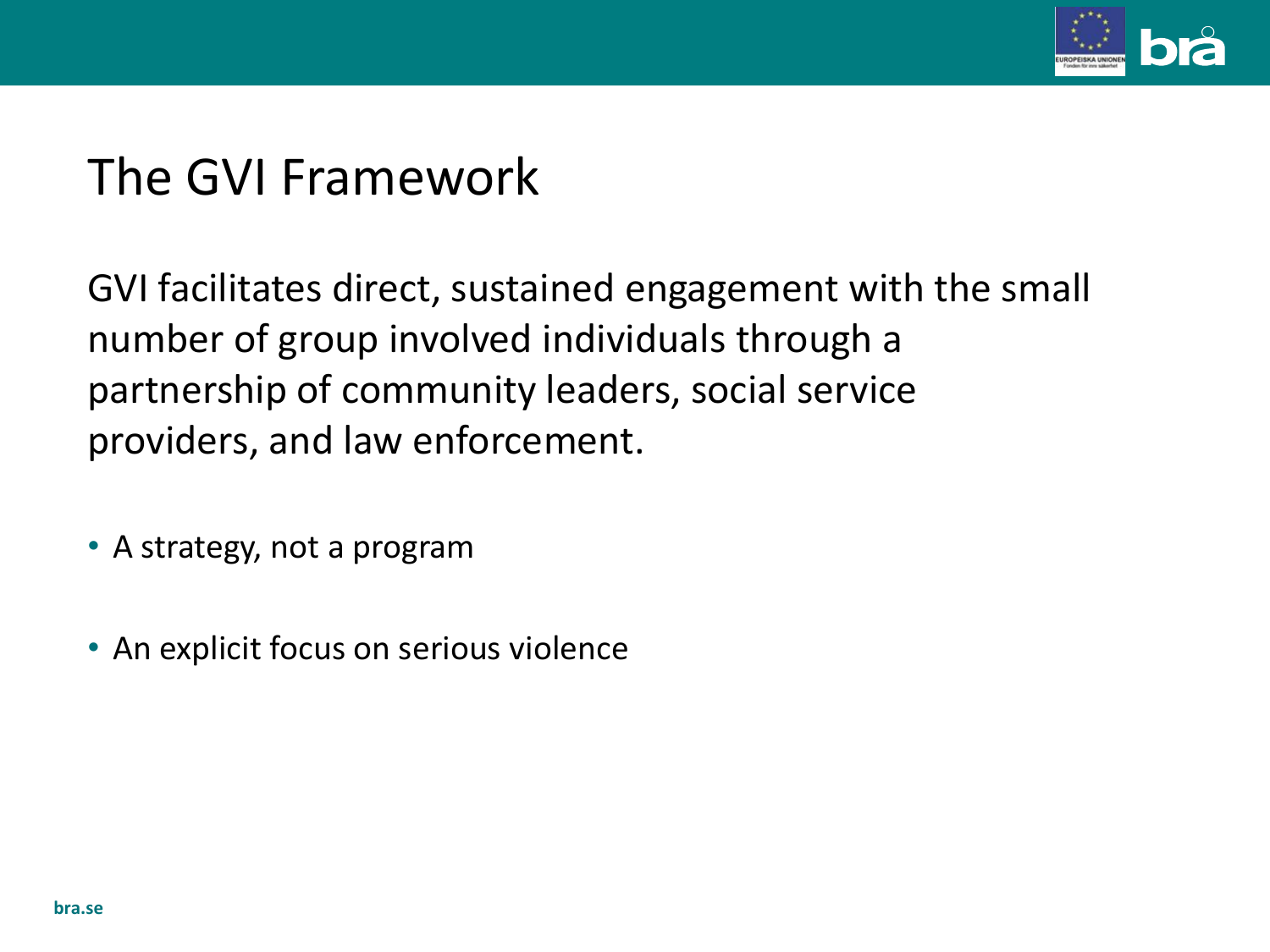

## A few core principles

- Groups drive the violence.
- Small number of individuals, and identifiable.
- It´s mostly not about money.
- Group members are at the center of the violence, as both victims and perpetrators.
- Behavioral changes are possible given the right conditions.

0.5 % of the population 50 % -75 % of the violence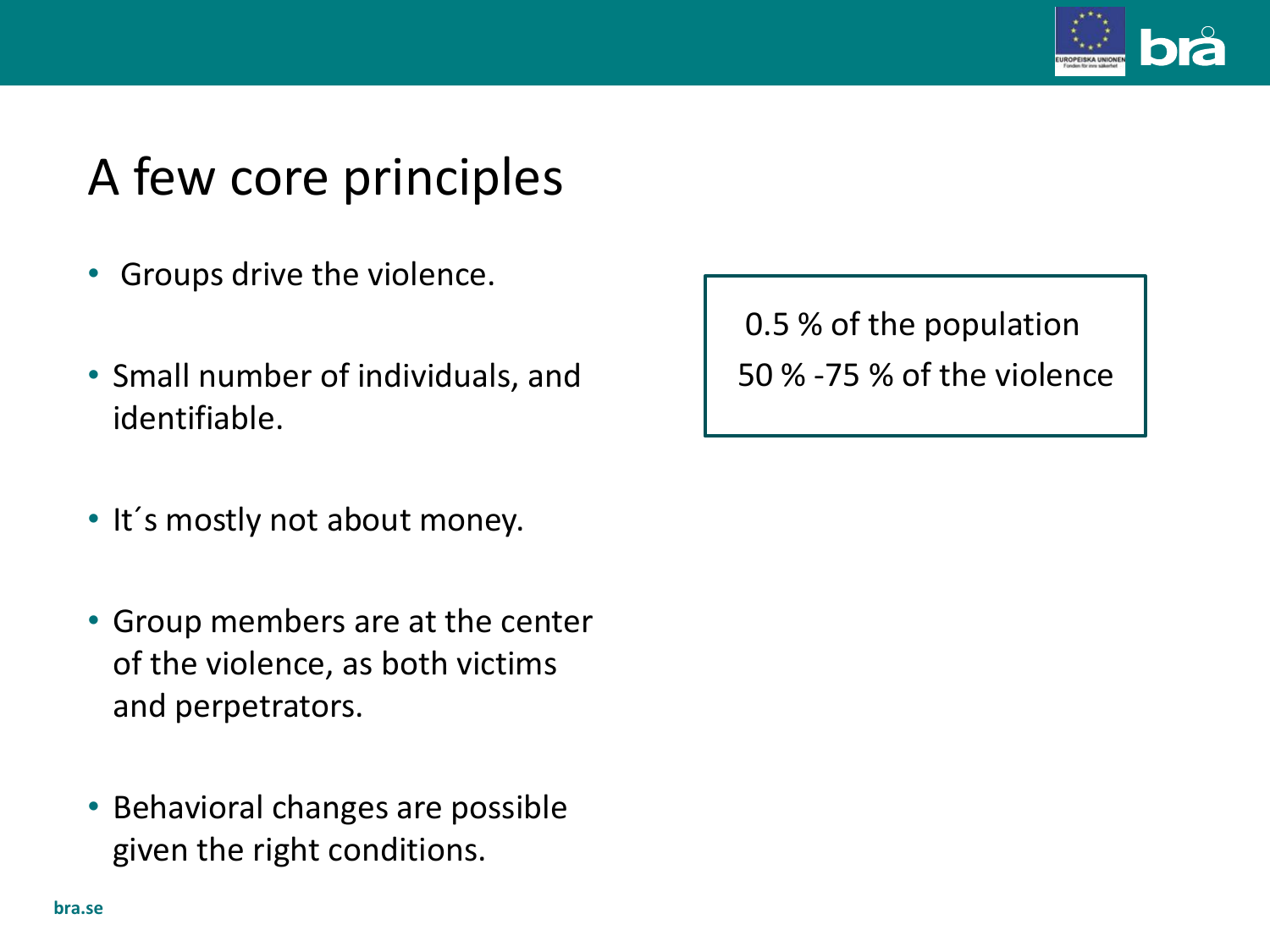

## The structure of GVI

A three-part partnership

- A moral message from **community representatives** that violence will not be tolerated,
- A **law enforcement** message that any future violence will be met with clear, predictable, and certain consequences.
- Immediate, very pragmatic **outreach and support.**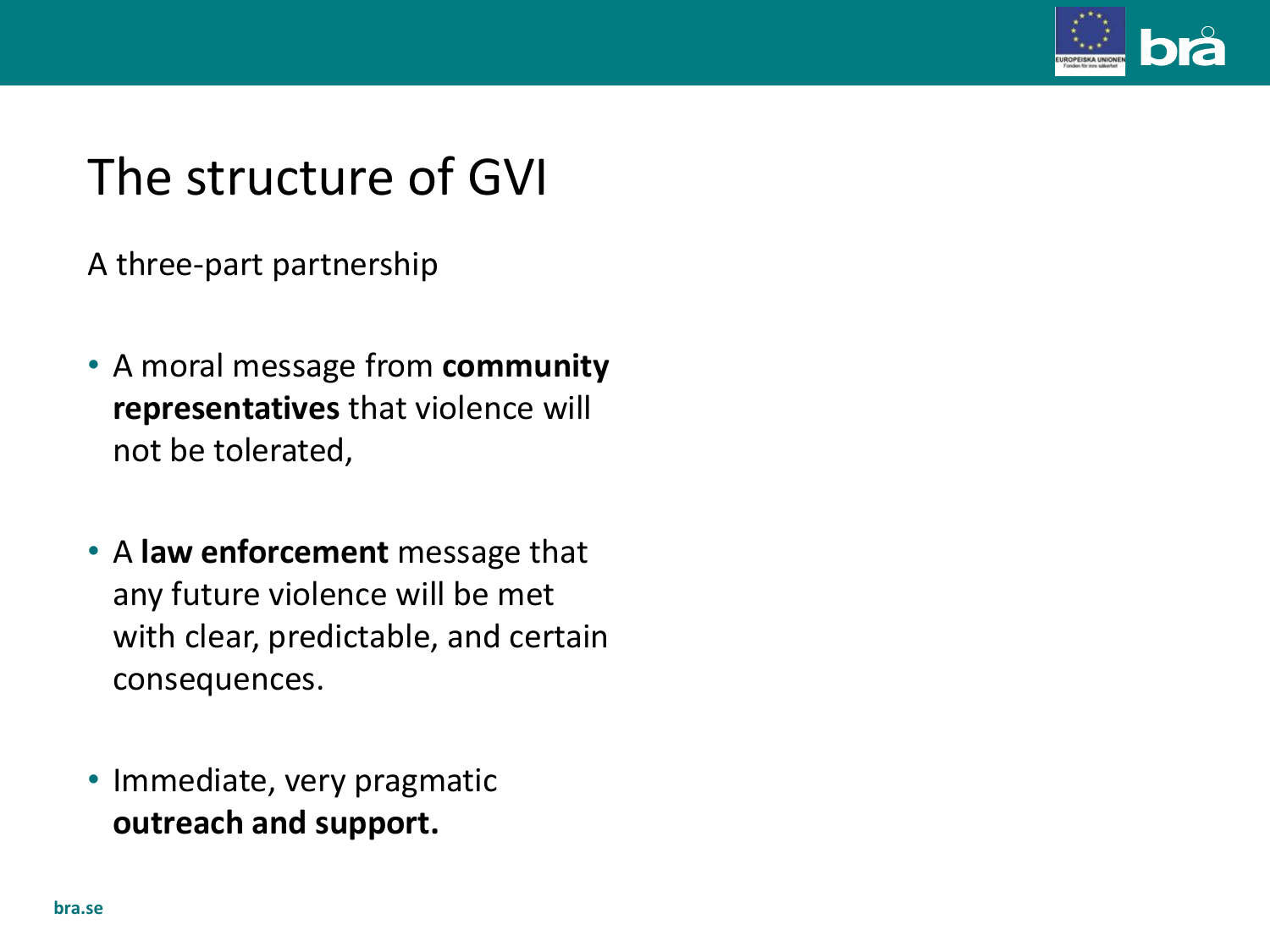

## Means of communication

#### • Call-In

Face-to-face meeting between the GVI partnership and people involved in groups, representing all groups in the GVI area.

#### • Custom Notifications

Flexible, customized home or street visits that communicate the GVI message to specific people, often based off recent or anticipated violent incidents.

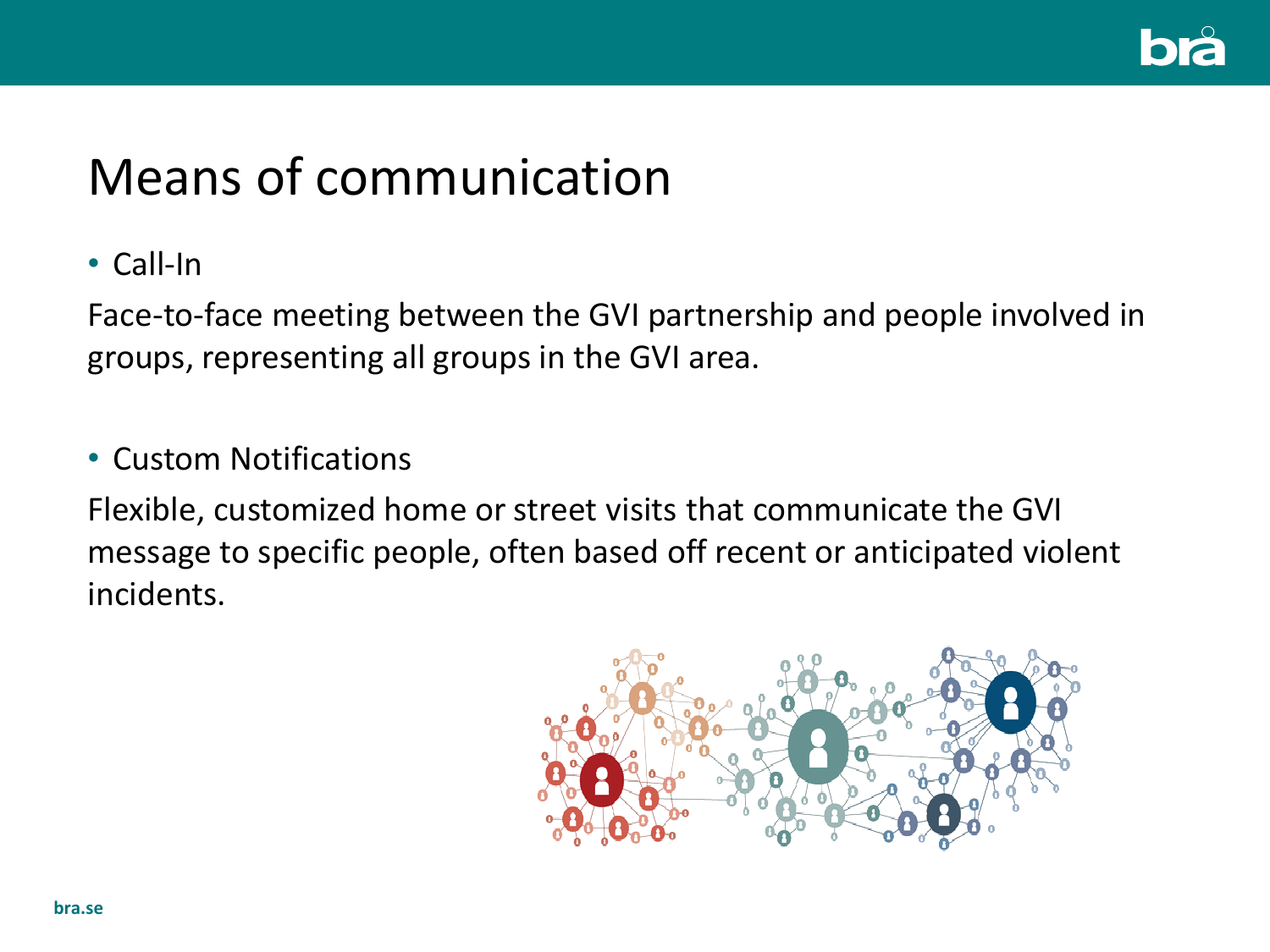

## Focused Attention on Highest Risk Groups

**Identify small** numbers of the highest risk people and groups

Open lines of direct and respectful communication with them

**Establish clear** standards against violence and for safety and success from people influential with those at highest risk

Offer meaningful support to keep people safe, alive, and out of prison

**Reserve** strategic consequences as a last resort for if/when groups continue to shoot and kill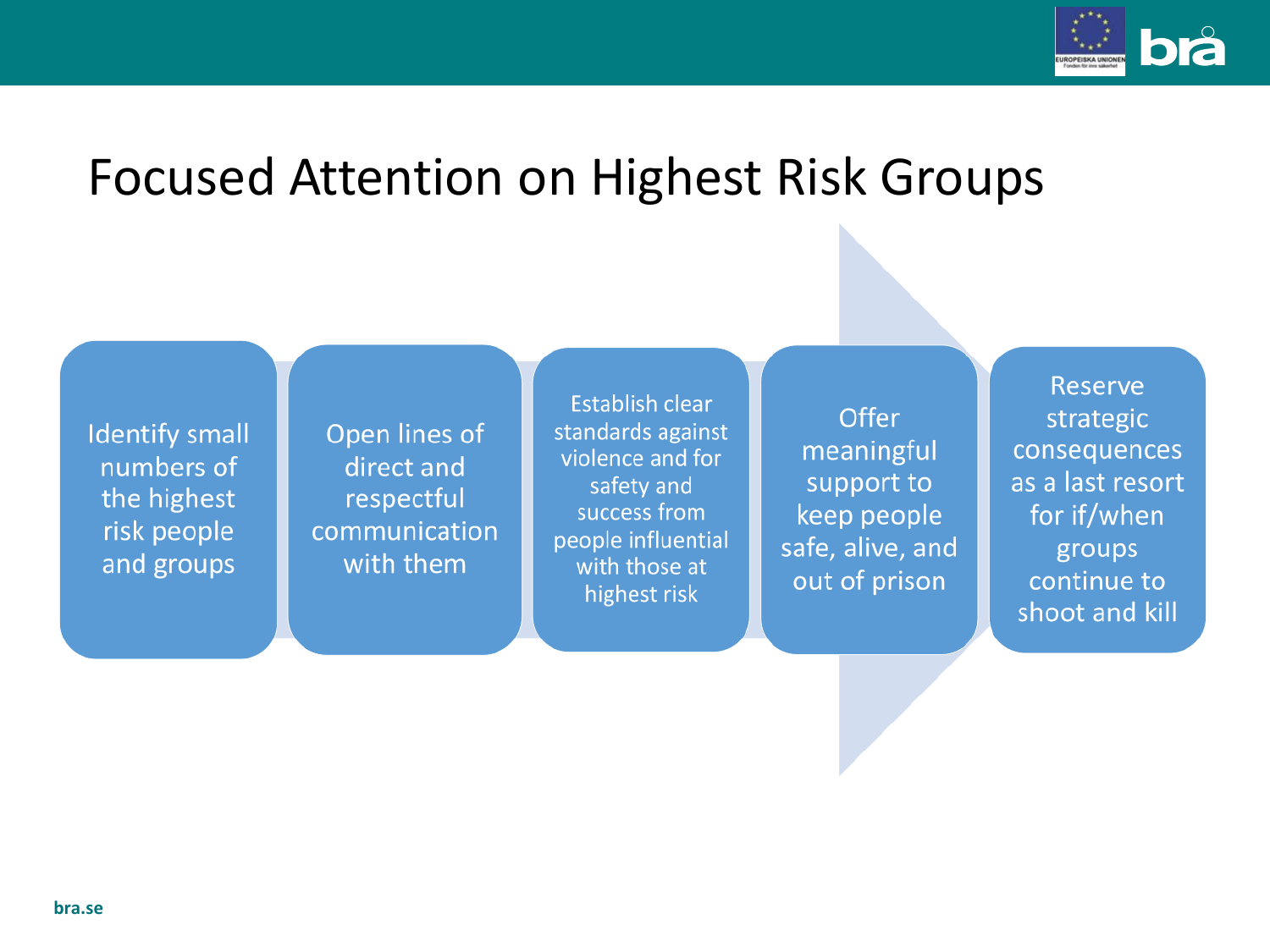

## GVI to Sweden

- Increased problems with gunviolence in and between groups.
- Iventory of available research and solutions.
- NYC and NNSC
- David Kennedy to RFF 2017 in Malmö
- Funds from ISF for project GVI in Sweden 2018-2021
- Malmö Sluta skjut (Ceasefire) 2018-2020
- Evaluation Malmö Univestity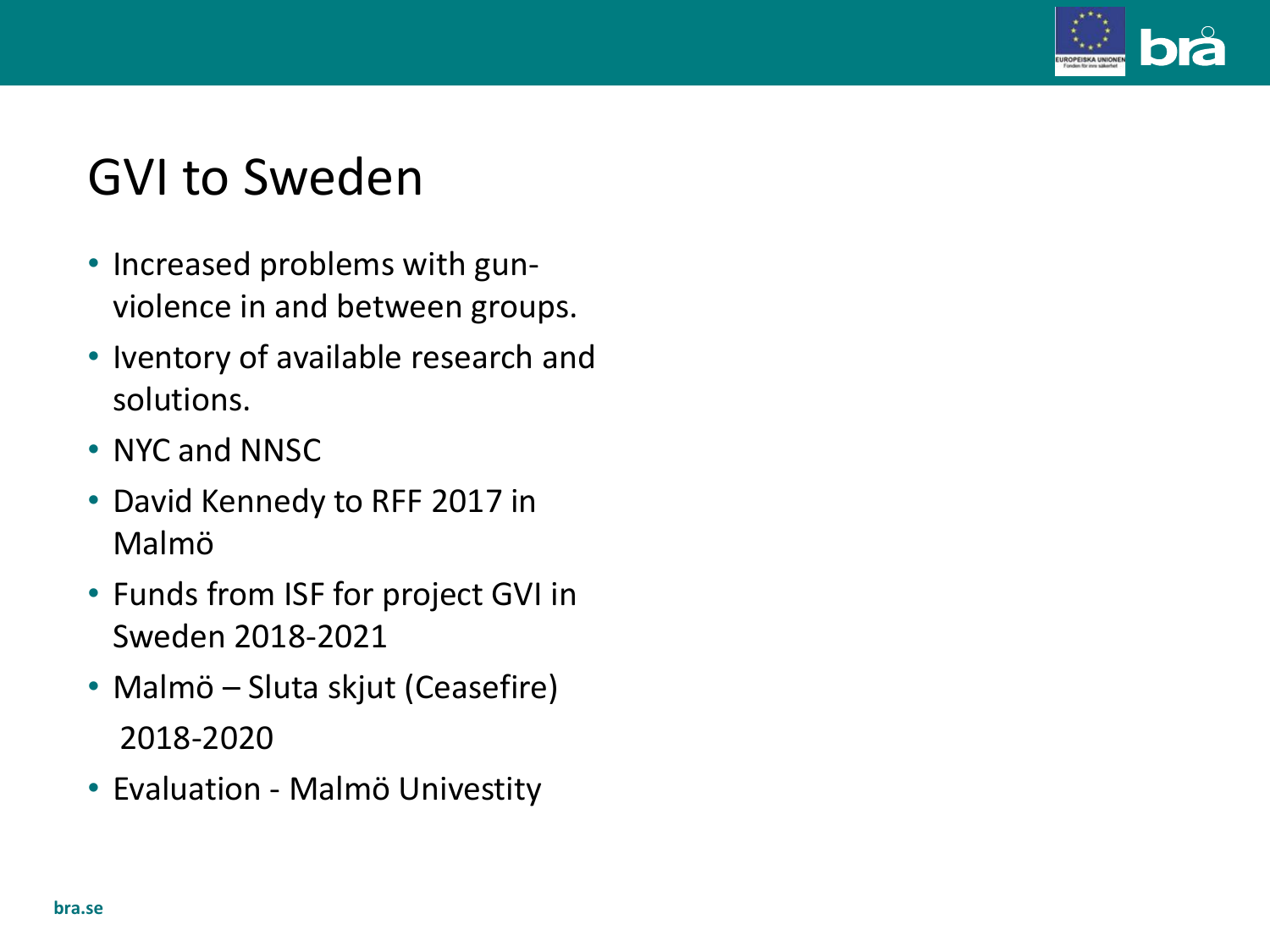

## Evaluation of "Sluta Skjut" (Ceasefire)

- GVI translates to Swedish context
- Stay true to the strategy
- Support is key
- Good collaboration
- Motivated partners
- Promising results regarding decrease of number of shootings.
- National expansion.

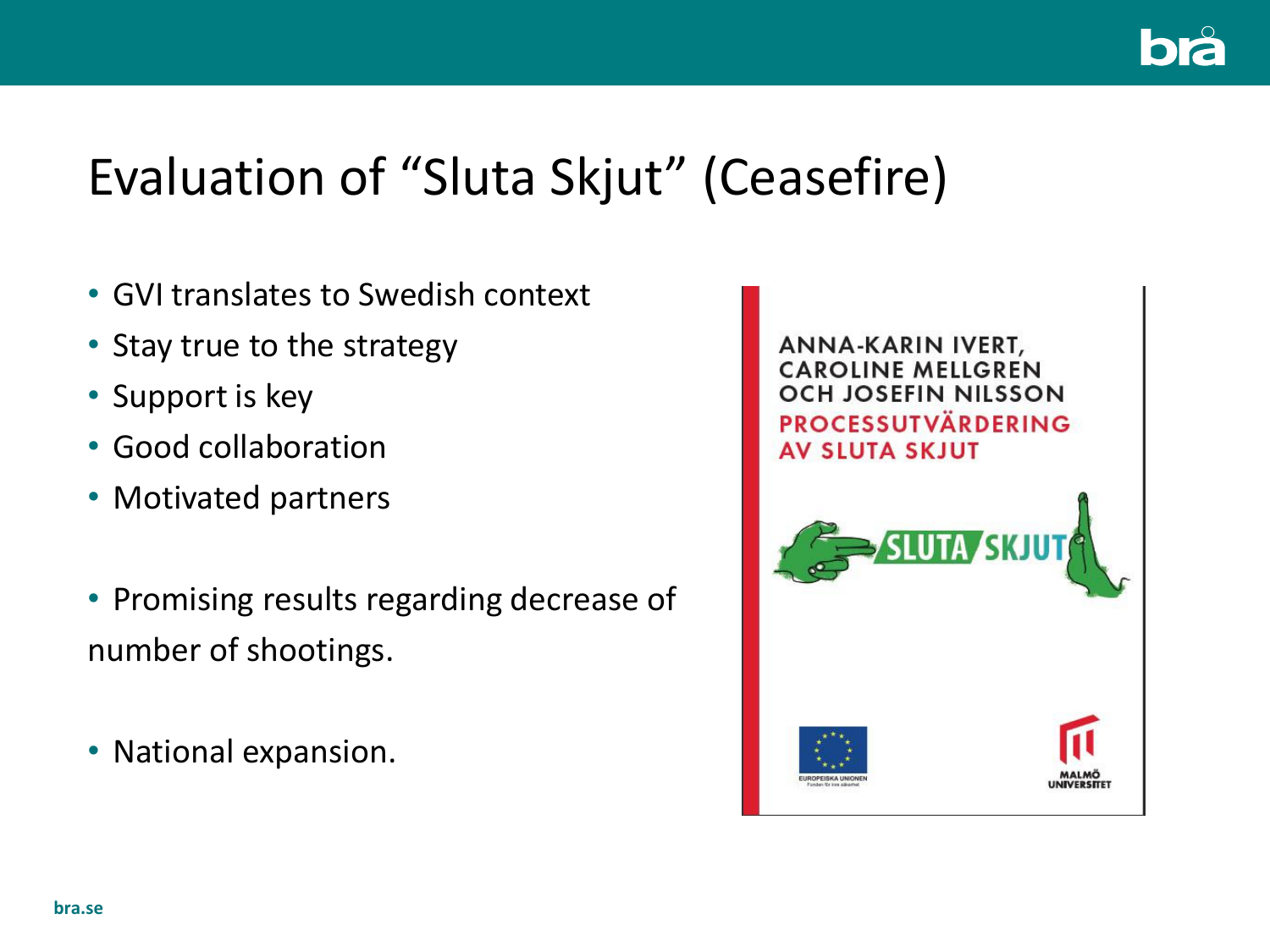The number of people injured and/or killed in confirmed shootings against a person within the Malmö police area 2017-01-01 – 2021-12-31.

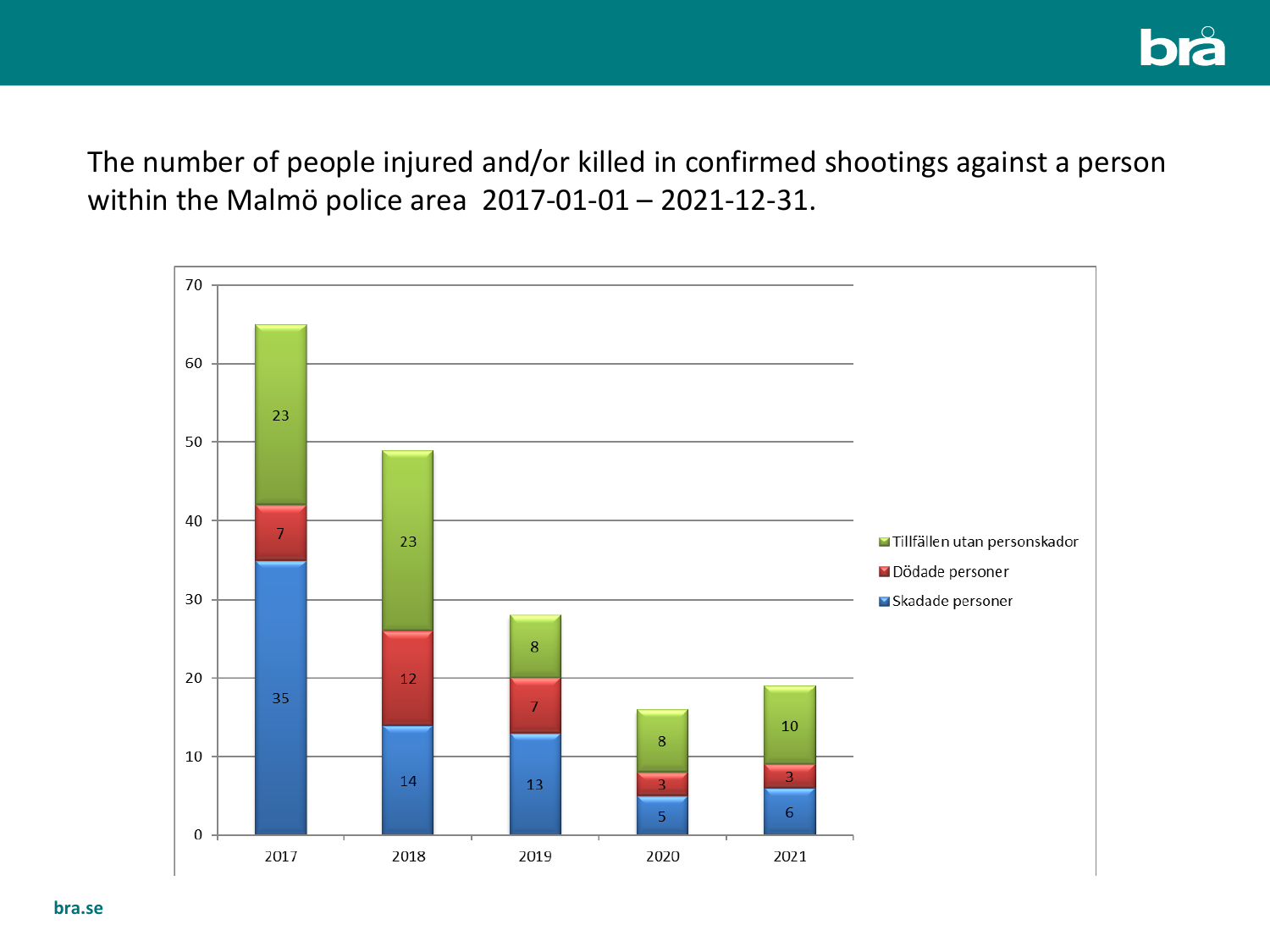

- Government assignement 2021-2023
- ➢Expand
- ➢Evaluate
- ➢Funds from the government







• ISF funds



**EUROPEISKA UNIONEN** Fonden för inre säkerhet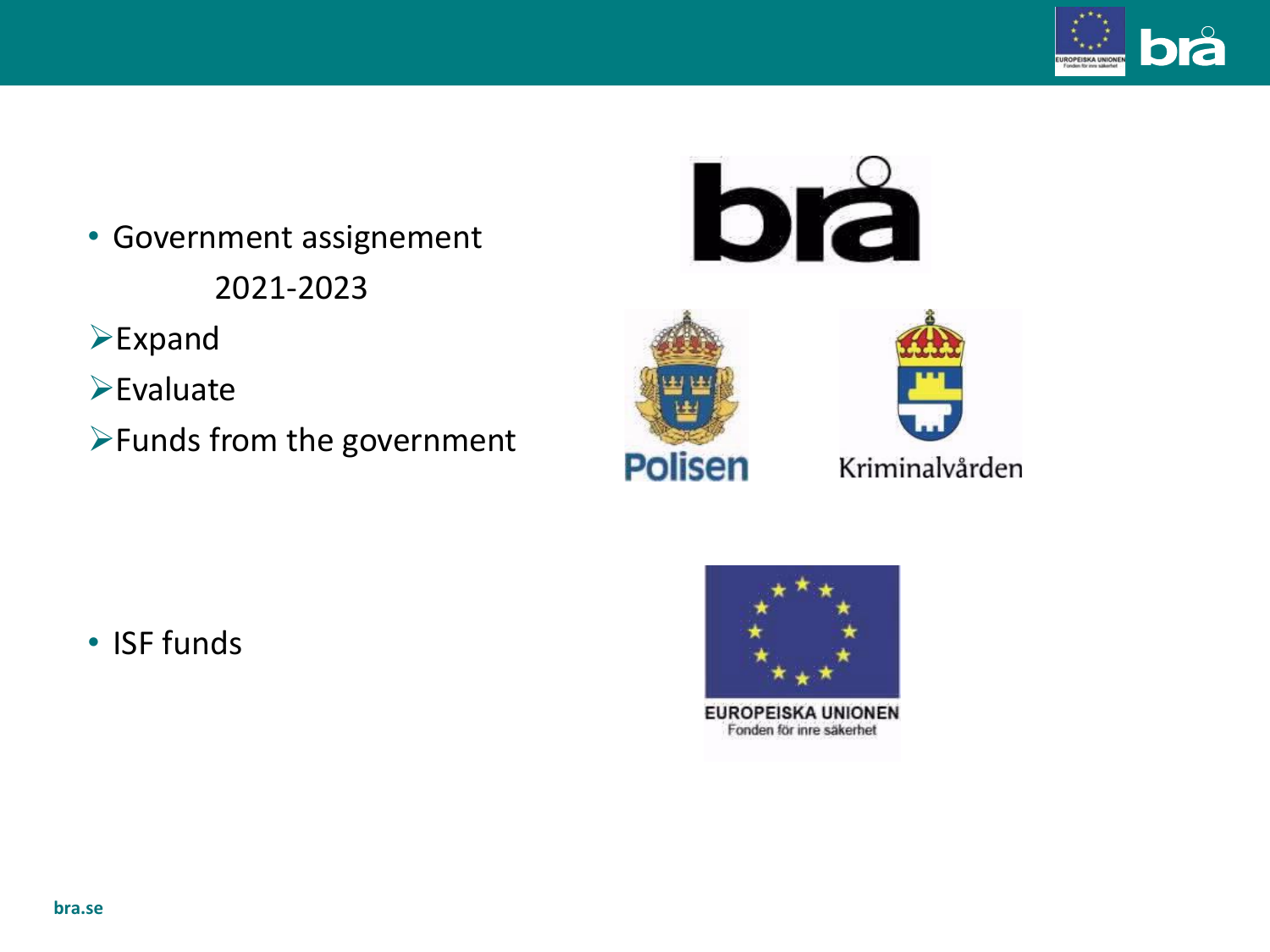

## Expanding in Sweden

## Choice of locations:

- Voluntary.
- Group related violence.
- Organizational possibilites
- ➢Resources
- ➢Collaboration/cooperation.

## Support:

- National steering group
- National support team
- Funds for project management.
- Guidance from NNSC
- GVI-network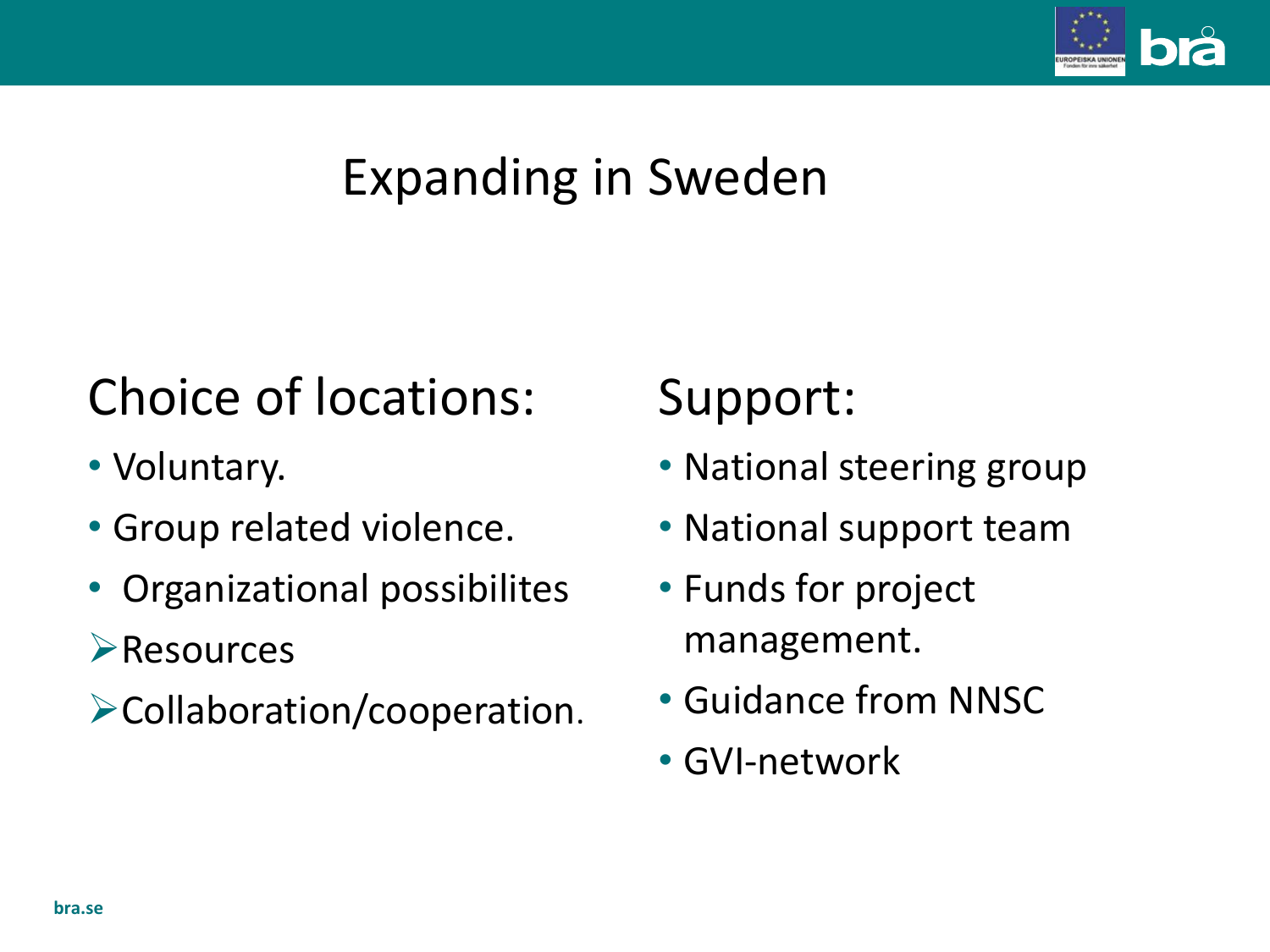

## Implementations 2022

- Göteborg > 587 549
- Malmö > 351 749
- Uppsala > 237 596
- Örebro > 156 987
- Huddinge > 113 951
- Järfälla > 83 170
	- Upplands-Bro > 31 082